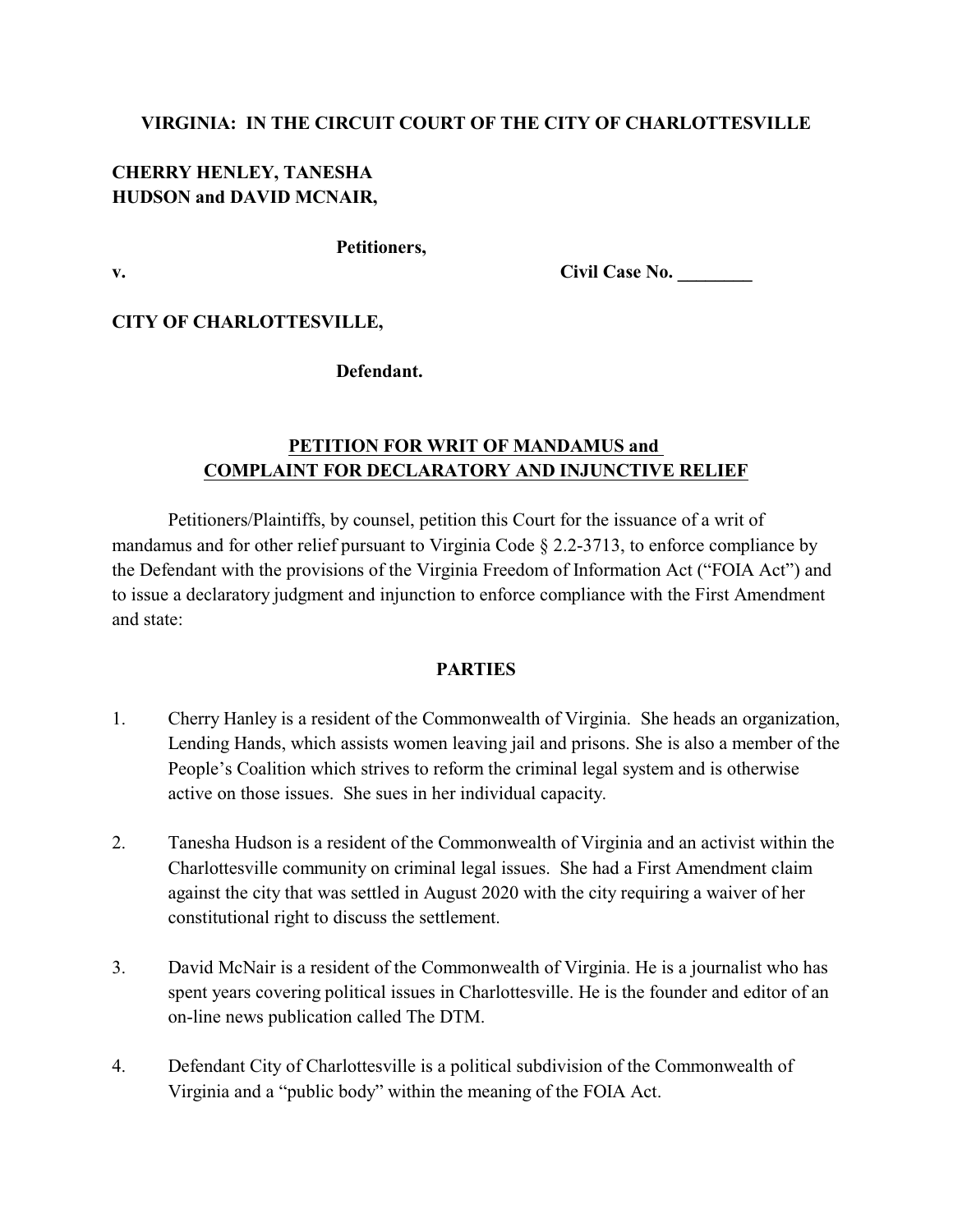#### **FACTS**

5. On March 24, 2022, the following FOIA request was submitted to the City of Charlottesville:

For the years 2020 and 2021, all records concerning the settlement of claims of police misconduct, or other violation of constitutional rights, by the city or any of its employees, whether or not the claim was filed in an administrative or judicial agency.

- 6. In response, on April 1, 2022, Defendant provided emails and letters, the substance of which were redacted and which relate to three cases that were settled. *See* Exhibit A.
- 7. On April 4, 2022, a second FOIA request was submitted to the city as follows:

For the years 2017, 2018 and 2019, all records concerning the settlement of claims of police misconduct, or other violation of constitutional rights, by the city or any of its employees, whether or not the claim was filed in an administrative or judicial agency and whether or not the claim was handled directly by the city or by VRSA on its behalf.

- 8. On April 15, 2022, Defendant provided a response consisting of several emails and letters regarding two other cases that were settled. *See* Exhibit B.
- 9. In nearly all instances, Defendant invoked Va. Code § 2.2-3705.1 (1), (2) and (3) collectively to justify its redactions.
- 10. Va. Code § 2.2-3705.1 (1) provides that a public entity may withhold "personnel information."
- 11. Va. Code § 2.2-3705.1 (2) provides that a public entity may withhold any information covered by the "attorney-client privilege."
- 12. Va. Code § 2.2-3705.1 (3) provides that a public entity may withhold attorney "work product."
- 13. Although many of the redactions in the documents provided appear to be supported by the exemptions cited (though not all documents are subject to all three of the sections cited by Defendant), there is a notable exception: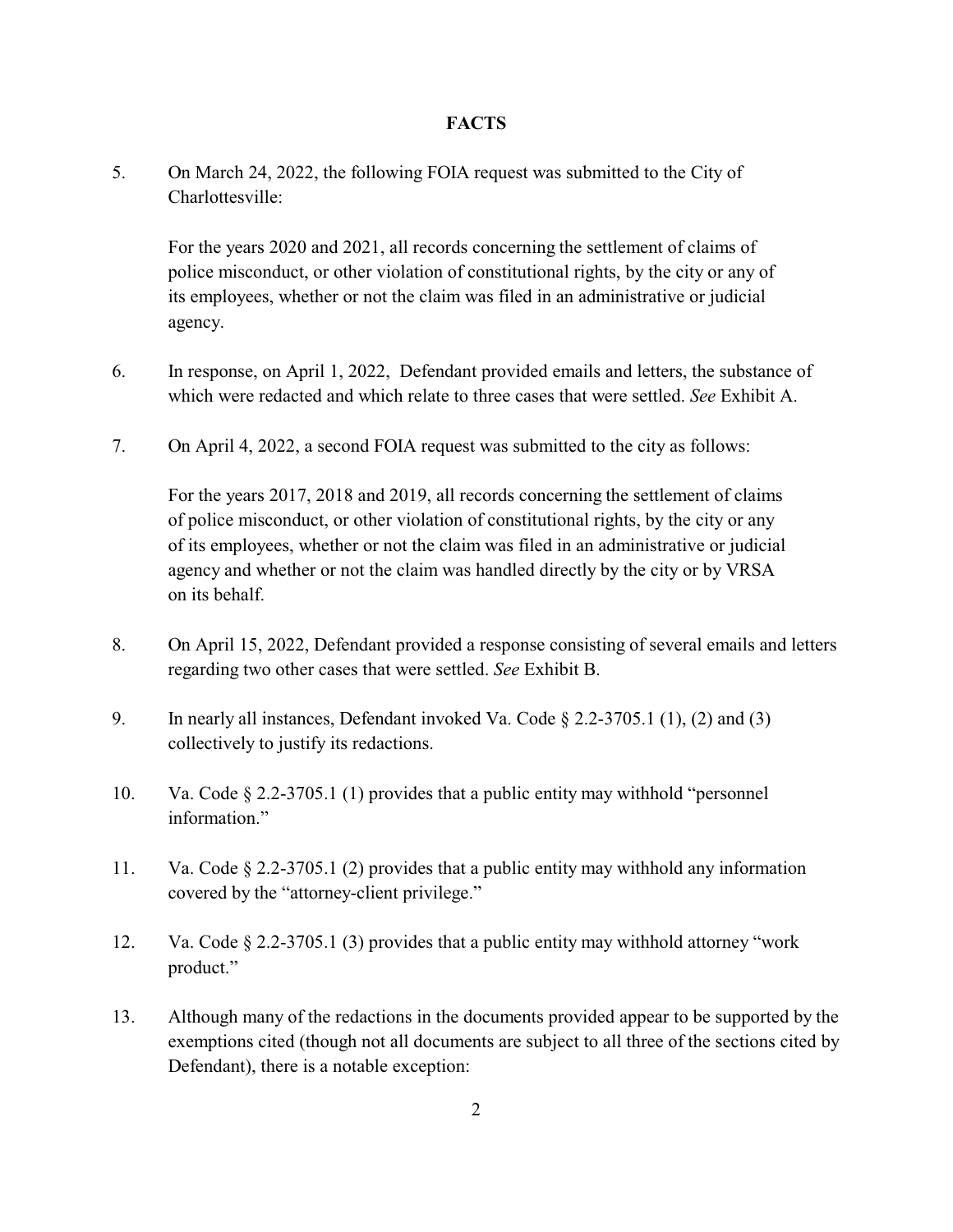A July 31, 2020 redacted letter was provided which was from the lawyer for one of the complainants mentioned in the document production to a lawyer for the city (and the employee who was the subject of the complaint). Defendant cited Code §§ 2.2-3705.1 (2) and (3). See Exhibit A. However, it is hard to imagine how the redaction of any contents of a letter from the lawyer of a putative plaintiff to a lawyer for the city could be justified by the lawyer-client or the attorney work product privilege.

- 14. More importantly, it is clear that the five cases covered by Defendant's responses were settled but Defendant failed to provide the actual settlement agreements or the releases provided by the plaintiffs or to justify their exclusion.
- 15. In addition, there were other cases that were settled during the relevant time period but not included in the production by Defendant. Counsel is personally aware of one such settlement in June, 2018 in the case of *Hopkins v. Handy*, Civil Action No. 3:18-cv-00023 (W.D.Va.) as he was counsel of record for plaintiff in that case.
- 16. Moreover, Defendant has failed to justify the exclusion of settlement documents from it's responses to the FOIA requests.
- 17. Defendant has a practice of referring most claims to its insurer, the Virginia Risk Sharing Association (VRSA). Acting as the agent of the Defendant, and pursuant to contract, VRSA chooses the attorney and monitors the litigation. If a settlement is reached, it is reflected in a signed agreement and a release is provided by the plaintiff.
- 18. In each instance in which a settlement is released, the City or its agent VRSA requires the claimant to sign an agreement not to disclose the terms of the settlement and/or the incident which gave rise to the complaint self and/or to promise not to disparage the city or any of its employees or officers.
- 19. According to the city, VRSA does not inform the Defendant of the outcome of cases in which a settlement is reached.
- 20. Although counsel inquired, the City refused to advise whether any cases were referred to VRSA that were not included in its responses to Petitioner. *See* Exhibit C.
- 21. On information and belief, when the city or an employee is sued, there is a mechanism within the city to direct the person or to refer the matter to the city's insurer. No records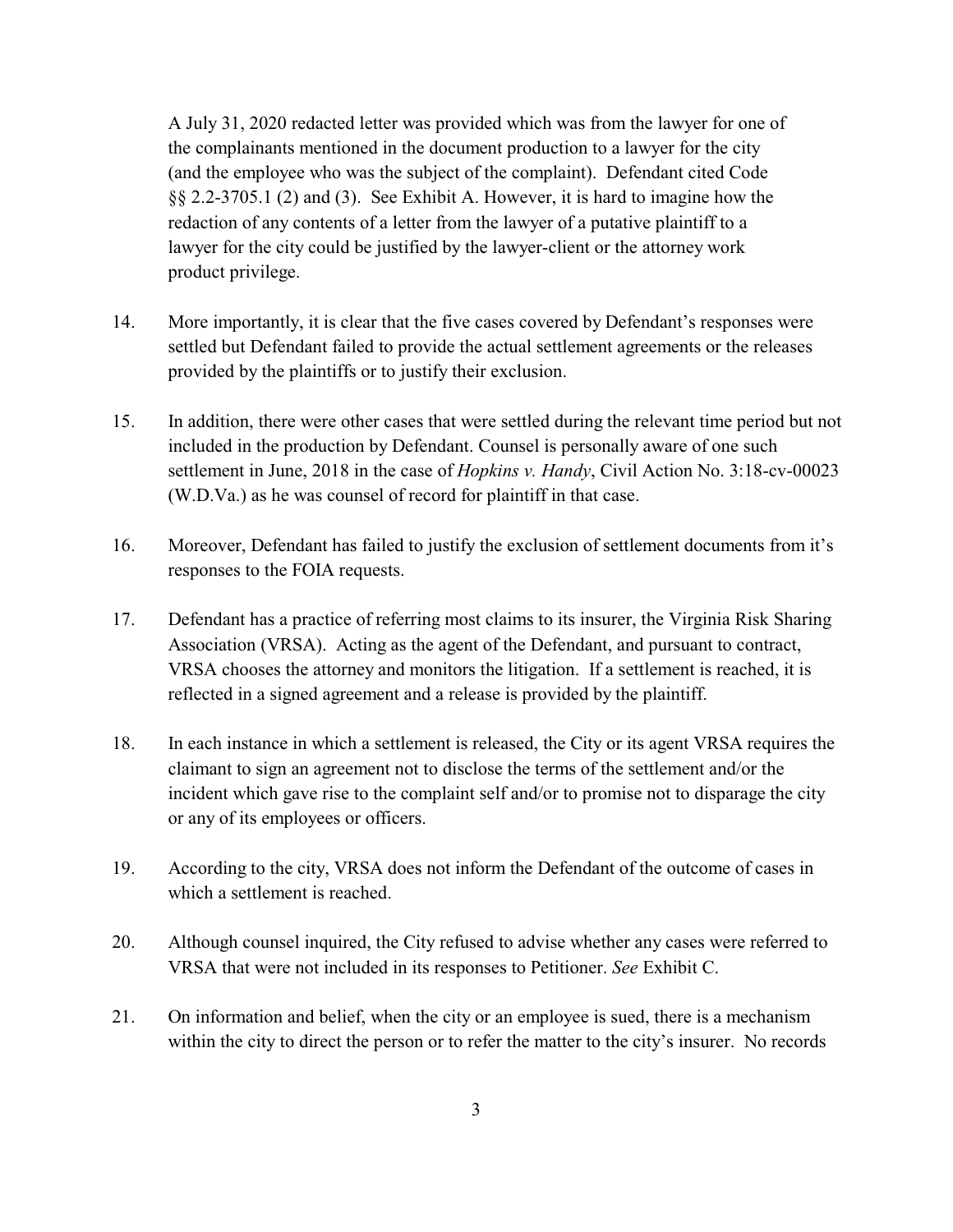of that procedure with respect to the five cases that were identified by Defendant were provided.

### **FIRST CAUSE OF ACTION**

(FOIA Mandamus)

- 22. The Virginia Freedom of Information Act ensures the people of the Commonwealth ready access to public records in the custody of a public body unless the public body, its officers, or employees specifically elect to exercise an exemption provided by the Act or another statute. Virginia Code § 2.2-3700(B).
- 23. The Act states that its provisions "shall be liberally construed to promote an increased awareness by all persons of governmental activities and afford every opportunity to citizens to witness the operations of government. Any exemption from public access to records shall be narrowly construed and no record shall be withheld from the public unless specifically made exempt pursuant to this chapter or other specific provision of law." Virginia Code § 2.2-3700(B).
- 24. In cases where parts of the requested records are being withheld, the Act requires that the public body delete or excise "only that portion of the record to which an exemption applies" and "release the remainder of the record." Virginia Code  $\S 2.2-3704(B)(2)$ .
- 25. The failure to provide the settlement agreements and associated documents in the five cases mentioned in Defendant's FOIA responses violates the FOIA Act.
- 26. The failure to provide the settlement documents held by its agent, VRSA, or to justify their exclusion or even mention their existence violates the most fundamental requirements of the FOIA Act.
- 27. The above violations of the FOIA Act by Defendant, City of Charlottesville, deprives not only petitioners, but every citizen of the community and other interested persons, the rights granted to them under the provisions of the FOIA Act.
- 28. In addition, the policy and practice of the city requiring non-disclosure and/or nondisparagement agreements as a condition of settlement violates the First Amendment rights not only of the affected claimant but of the body politic which has a right to hear information about its government and how it is spending taxpayers money.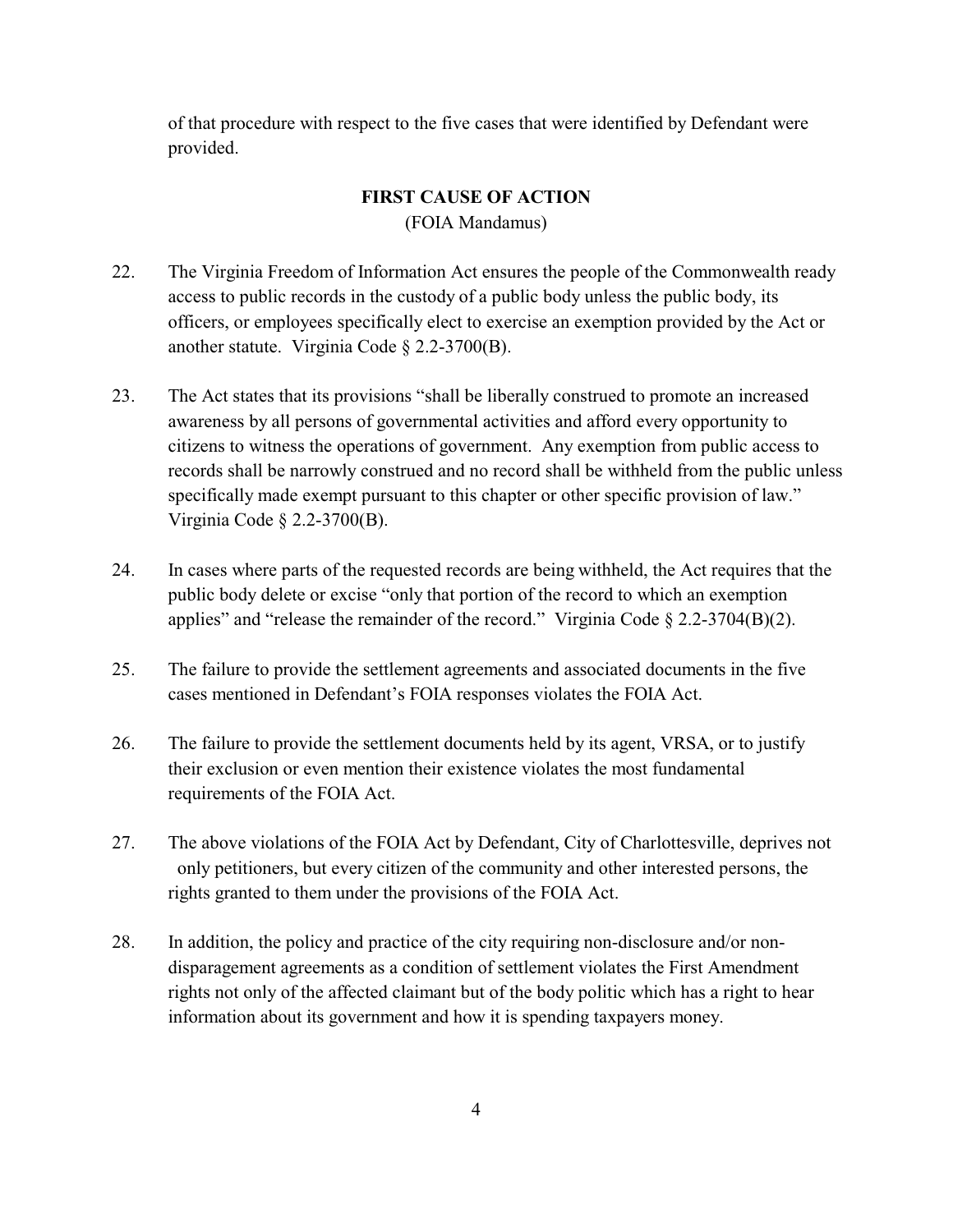29. This Petition is supported by a declaration of counsel showing good cause, attached hereto as Exhibit D.

# **SECOND CAUSE OF ACTION**

(First Amendment)

- 30. The requirement of the City of Charlotttesville that persons who file claims against the city or its employees must agree, as a condition of any settlement, to limit their First Amendment right to discuss the case and the terms of the settlement, violates the First Amendment to the United States Constitution.
- 31. This practice of the Defendant violates the First Amendment rights not only of the person settling but of the public writ large as they are deprived of highly newsworthy information about the conduct of their government.

WHEREFORE, Petitioners/Plaintiffs respectfully pray that this Court:

- a. Find that the failure to disclose the requested information violated the Virginia Freedom of Information Act;
- b. Issue a writ of mandamus to the City of Charlottesville, directing that it fully respond to Petitioner's FOIA requests of March 24 and April 4, 2022;
- c. Award Petitioners the reasonable costs and attorney's fees incurred herein pursuant to the provisions of Virginia Code § 2.2-3713(D);
- d. Issue a declaratory judgment that the practice of the City of Charlottesville requiring claimants, as a condition of settlement, to waive their right to free speech violates the First Amendment to the United States Constitution.
- e. Issue a preliminary and permanent injunction prohibiting the Defendant City of Charlottesville from enforcing the non-disclosure provision in the settlement reached with Plaintiff Tanesha Hudson.
- f. Award Plaintiffs the reasonable costs and attorney's fees incurred herein pursuant to the provisions of 42 U.S.C. § 1988.
- g. Grant such other and further relief as the Court finds just and proper.